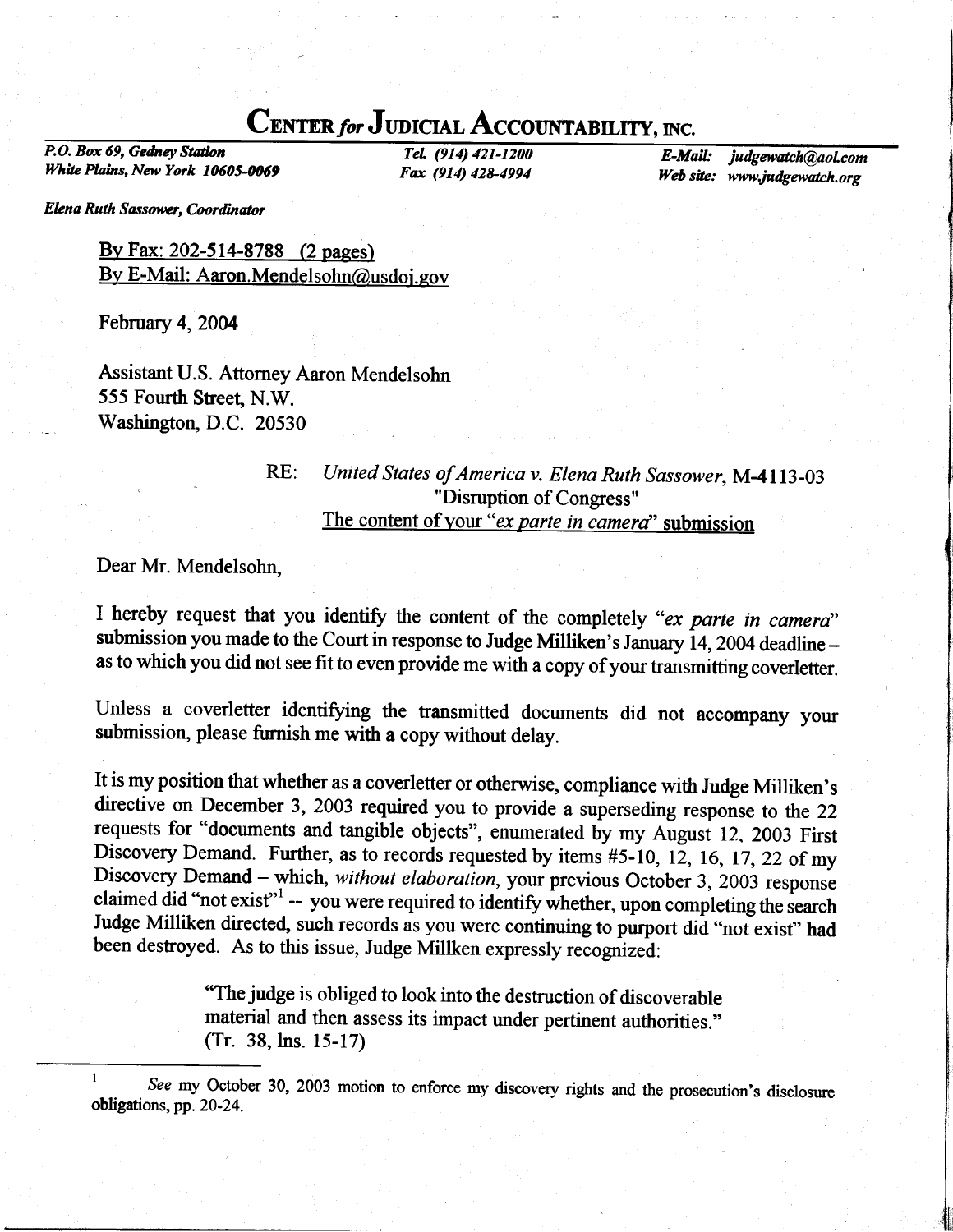Assistant U.S. Attorney Mendelsohn Page Two February 4, 2004

I await your expeditious response.

Thank you.

Elena RWZ Xbxxdwe

ELENA RUTH SASSOWER Defendant Pro Se

cc: Mark Goldstone, Esq.